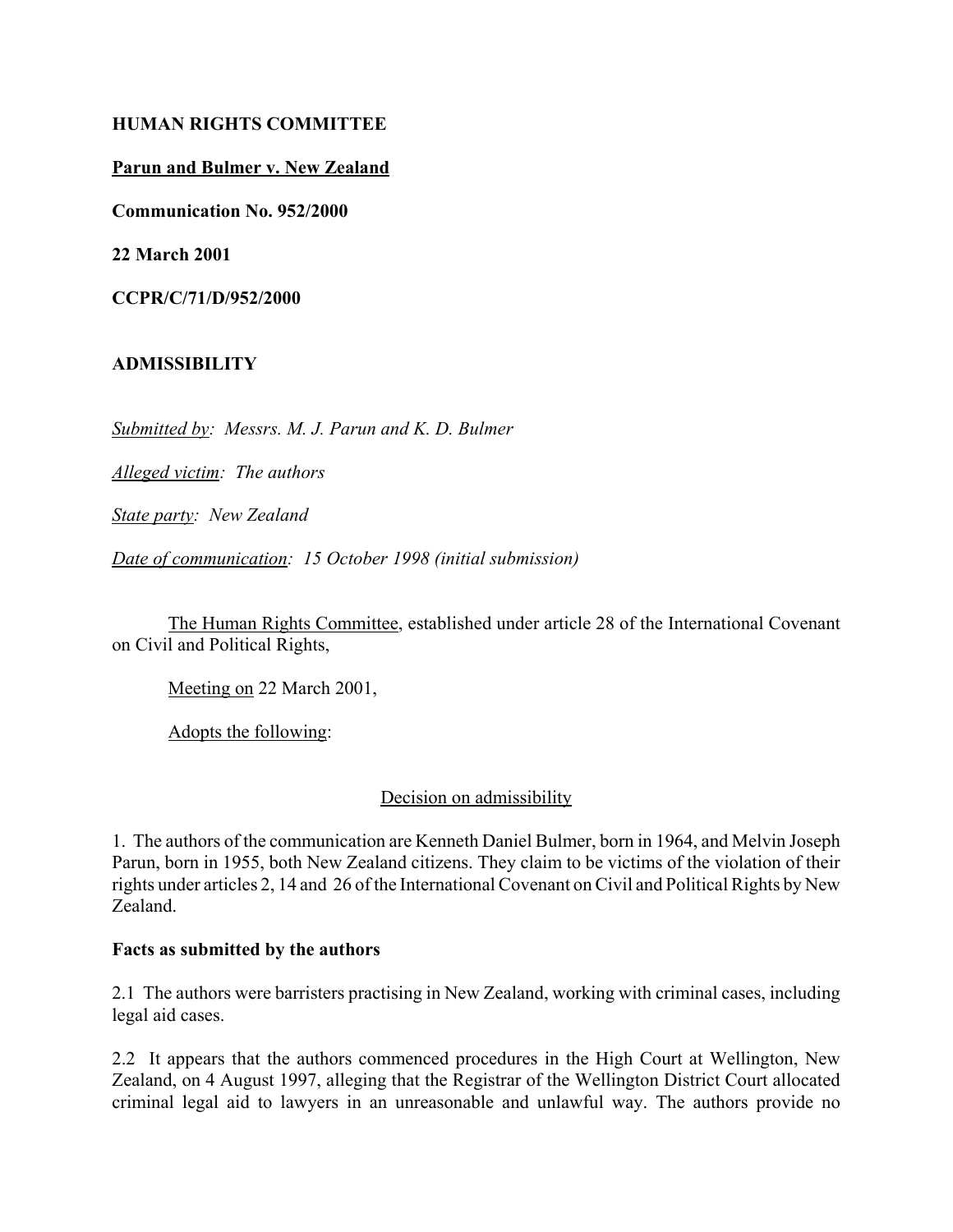information on these proceedings.

2.3 In April 1998, the authors applied to the Court of Appeal for a disqualification from the hearing of their case of High Court Justice Neazor, on the grounds of the judge's alleged involvement in policy and administration of legal aid. In a letter dated 10 July 1998, directed to the Registrar of the Court of Appeal of New Zealand, authors' counsel objected to the involvement in the court hearing by several listed Court of Appeal judges due to their involvement in several committees and councils. They also required declarations from all permanent judges of the Court of Appeal, *inter alia*, about their involvement in committees listed in the letter, stating that any hearing in breach of either of the said requirements would give rise to claims for substantial damages.

2.4 On 20 July 1998, the Court of Appeal of New Zealand dismissed the application for disqualification of Justice Neazor on the grounds that it had no jurisdiction to act upon an originating application.

2.5 In its judgement, the Court of Appeal stated that it was forwarding the judgement and the authors' letter to the Registrar of the Court to the Wellington District Law Society (WDLS). The Court was of the opinion that the authors had misused the Court's procedure, and that their letter to the Registrar could be interpreted as a threat to the judges, and lodged a complaint to the WDLS against the authors accordingly. In a letter dated 11 November 1998, the WDLS found the complaint justified. According to the authors, the WDLS decision may be appealed to the High Court of New Zealand.

2.6 On 21 September 1998, the Court of Appeal of New Zealand dismissed the authors' application for conditional leave to appeal the 20 July 1998 decision to the Privy Council, on the basis that the court had no jurisdiction to grant the leave. On the same day, the Court of Appeal of New Zealand dismissed the authors' ancillary application for discovery in their case against Justice Neazor, on the basis that the authors did not appear before the Court. The authors state that they may appeal the decisions to the Privy Council directly. However, they choose not to submit a direct appeal to the Privy Council since the members of the Court of Appeal are also members of the Privy Council, and the authors consider them all biased against them.

2.7 The authors further claim that they have not pursued available court remedies in respect of their claim to be registered as legal aid lawyers, their eventual complaint against the WDLS decision and their eventual claim for compensation from the State, because the New Zealand courts are biased against them.

# **The complaint**

3. The authors contend that by failing to provide them with an effective remedy of disqualifying the High Court Justice Neazor, and by allowing participation of several judges in the Court of Appeal whom the authors had alleged were biased against them, their rights pursuant to Articles 2, 14 and 26 of the Covenant were violated. Furthermore, the authors claim violation of the Covenant because they were being denied access to an independent and impartial court in respect of their claim to be registered as legal aid lawyers, their eventual complaint against the WDLS decision and in respect of their eventual claim for compensation from the State.